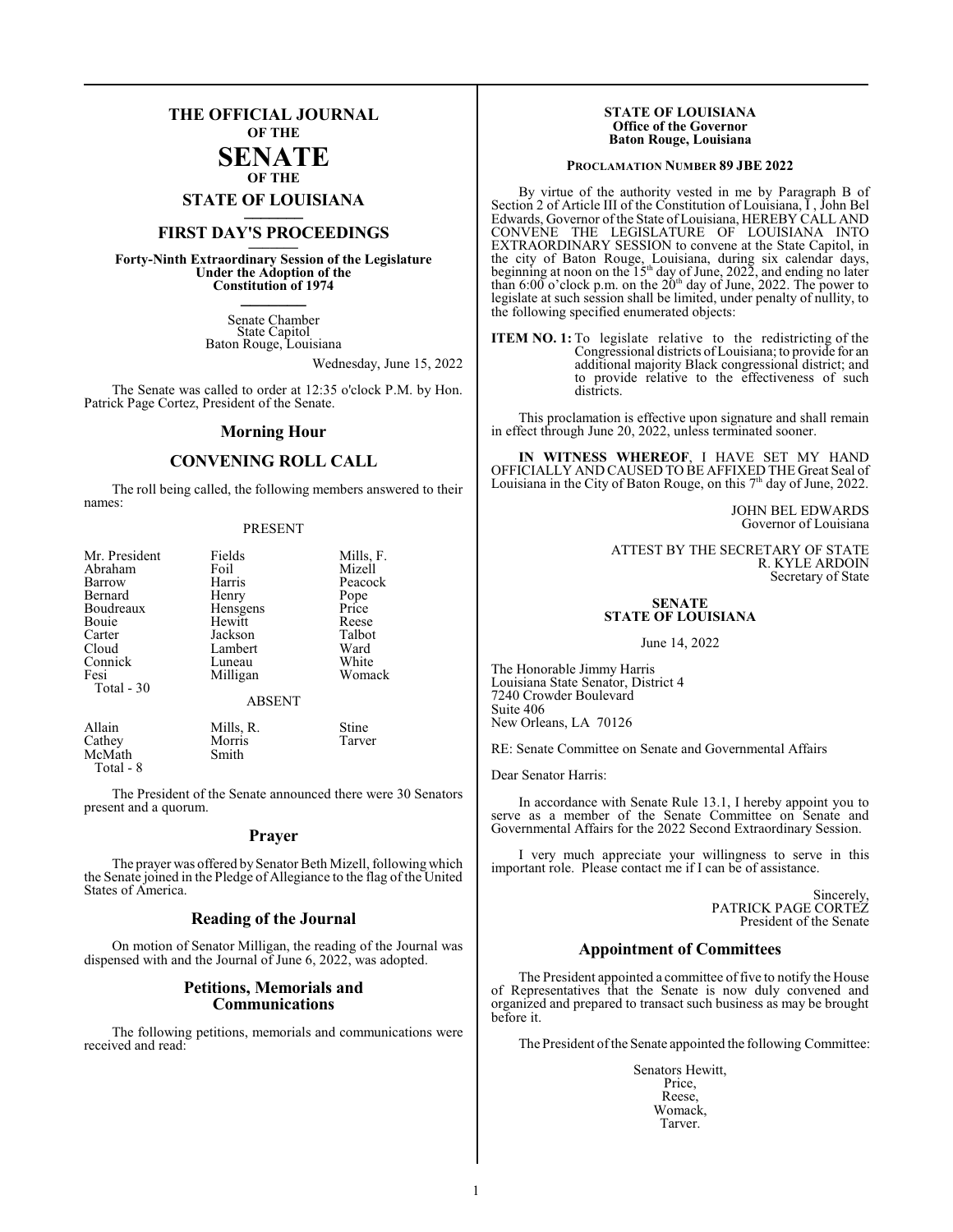June 15, 2022

The President appointed a committee of five to act with such a Committee as the House of Representatives may appoint to notify the Governor that the Legislature is now duly convened and organized and prepared to receive such communications as he may desire to lay before it.

The President of the Senate appointed the following Committee:

Senators Bernard, Foil, Harris, Milligan, Mizell.

# **Reports of Committees**

The Committee appointed to notify the Governor that the Senate had convened and was prepared to transact business reported it had performed that duty. The President of the Senate thanked the Committee and discharged it.

The Committee appointed to notify the House of Representatives that the Senate had convened and was prepared to transact business reported it had performed that duty. The President of the Senate thanked the Committee and discharged it.

# **Prefiled Senate Bills and Joint Resolutions to be Introduced and Referred**

Senator Fields asked for and obtained a suspension of the rules to introduce and read prefiled Senate Bills and Joint Resolutions a first and second time and refer them to committee.

#### **SENATE BILL NO. 1—**

BY SENATORS FIELDS, BARROW, BOUDREAUX, BOUIE, HARRIS, JACKSON, LUNEAU, PRICE, SMITH AND TARVER AN ACT

To amend and reenact R.S. 18:1276 and to repeal Section 4 and Subsection B of Section 5 of Act No. 5 of the 2022 First Extraordinary Session of the Legislature, relative to congressional districts; to provide for the redistricting of Louisiana's congressional districts; to provide with respect to positions and offices, other than congressional, which are based upon congressional districts; to provide for effectiveness; and to provide for related matters.

The bill was read by title and referred by the President to the Committee on Senate and Governmental Affairs.

# **Introduction of Senate Bills and Joint Resolutions**

Senator Hewitt asked for a suspension of the rules to introduce and read Senate Bills and Joint Resolutions a first and second time and refer them to committee.

#### **SENATE BILL NO. 2—** BY SENATOR HEWITT

AN ACT

To amend and reenact R.S. 18:1276 and to repeal Section 4 and Subsection B of Section 5 of Act No. 5 of the 2022 First Extraordinary Session of the Legislature, relative to congressional districts; to provide for the redistricting of Louisiana's congressional districts; to provide with respect to positions and offices, other than congressional, which are based upon congressional districts; to provide for effectiveness; and to provide for related matters.

Senator Fields objected.

# **Page 2 SENATE 1st DAY'S PROCEEDINGS**

# **ROLL CALL**

The roll was called with the following result:

YEAS

**NAYS** 

| Mr. President | Fields        | Mizell  |
|---------------|---------------|---------|
| Abraham       | Foil          | Peacock |
| Barrow        | Harris        | Pope    |
| Bernard       | Henry         | Price   |
| Boudreaux     | Hewitt        | Reese   |
| Bouie         | Jackson       | Talbot  |
| Carter        | Lambert       | Tarver  |
| Cloud         | Luneau        | Ward    |
| Connick       | Milligan      | White   |
| Fesi          | Mills, F.     | Womack  |
| Total - 30    |               |         |
|               | <b>ABSENT</b> |         |
| Allain        | McMath        | Smith   |
| Cathey        | Mills, R.     | Stine   |
| Hensgens      | Morris        |         |
| $Total - R$   |               |         |

The Chair declared the Senate refused to suspend the rules.

# **Motion to Reconsider Vote**

Senator Peacock asked for a suspension of the rules to reconsider the vote by which Senate Bill No. 1 was read a first and second time and referred to committee.

Senator Fields objected.

#### **SENATE BILL NO. 1—**

Total - 0

BY SENATORS FIELDS, BARROW, BOUDREAUX, BOUIE, HARRIS, JACKSON, LUNEAU, PRICE, SMITH AND TARVER AN ACT

To amend and reenact R.S. 18:1276 and to repeal Section 4 and Subsection B of Section 5 of Act No. 5 of the 2022 First Extraordinary Session of the Legislature, relative to congressional districts; to provide for the redistricting of Louisiana's congressional districts; to provide with respect to positions and offices, other than congressional, which are based upon congressional districts; to provide for effectiveness; and to provide for related matters.

#### **ROLL CALL**

The roll was called with the following result:

#### YEAS

| Mr. President<br>Abraham<br>Bernard<br>Cloud<br>Connick<br>Fesi<br>Total - 18 | Foil<br>Henry<br>Hewitt<br>Lambert<br>Milligan<br>Mizell<br><b>NAYS</b> | Peacock<br>Pope<br>Reese<br>Talbot<br>White<br>Womack |
|-------------------------------------------------------------------------------|-------------------------------------------------------------------------|-------------------------------------------------------|
| Barrow<br>Boudreaux<br>Bouie<br>Carter<br>Total - 11                          | Fields<br>Harris<br>Jackson<br>Luneau<br><b>ABSENT</b>                  | Mills, F.<br>Price<br>Tarver                          |
| Allain<br>Cathey                                                              | McMath<br>Mills, R.                                                     | Smith<br>Stine                                        |